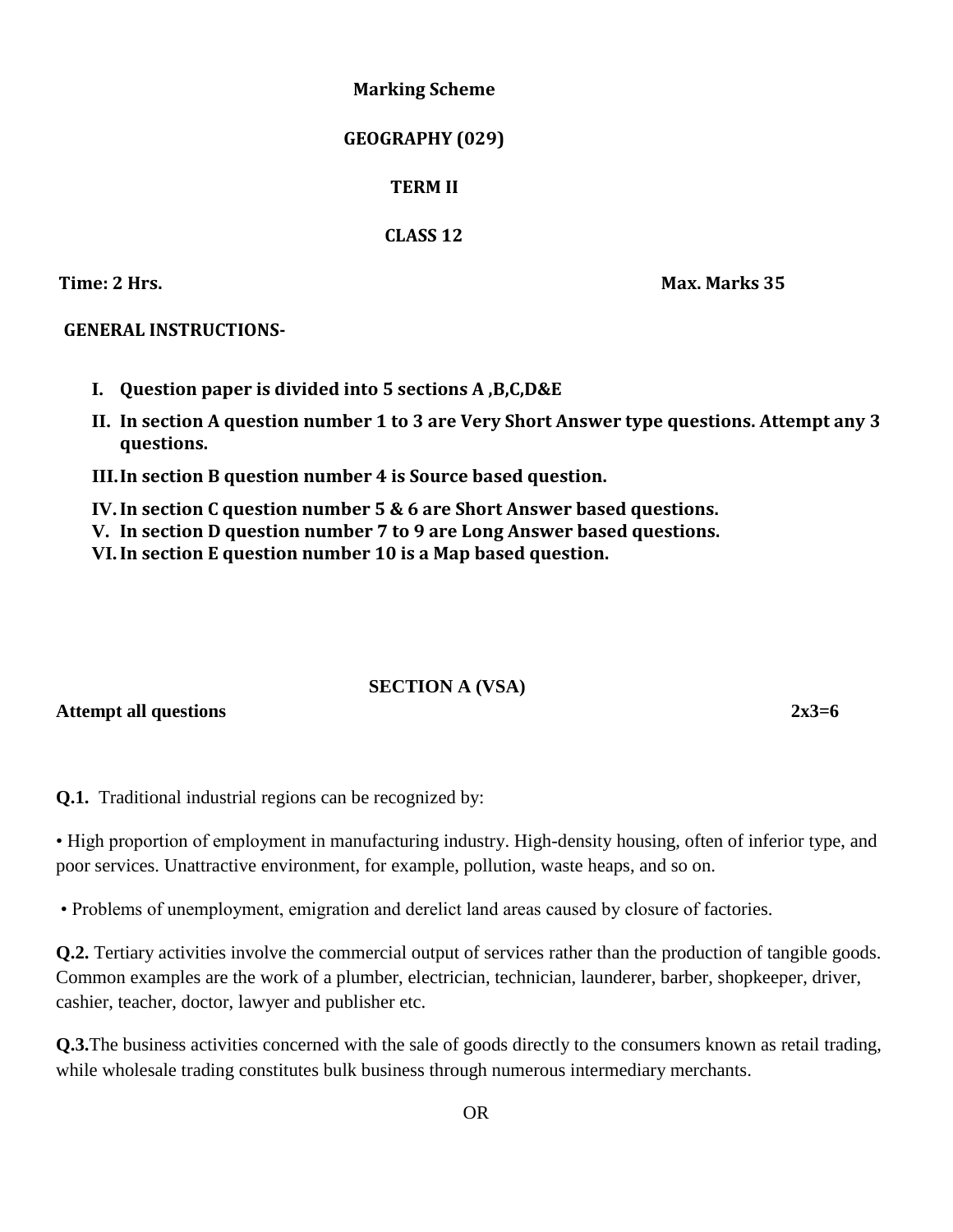Departmental stores delegate the responsibility and authority to departmental heads for purchasing of commodities, while chain stores are able to purchase merchandise most economically, often going so far as to direct the goods to be manufactured to their specifications.

### **SECTION B (SOURCE BASED QUESTION)**

### **Q.4. 'Manufacturing Industry' 3x1=3**

Manufacturing literally means 'to make by hand'. However, now it includes goods 'made by machines'. It is essentially a process which involves transforming raw materials into finished goods of higher value for sale in local or distant markets. Conceptually, an industry is a geographically located manufacturing unit maintaining books of accounts and records under a management system. As the term industry is comprehensive, it is also used as synonymous with 'manufacturing'. When one uses terms like 'steel industry' and 'chemical industry', one thinks of factories and processes. But there are many secondary activities which are not carried on in factories such as what is now called the 'entertainment industry' and 'Tourism industry', etc. So for clarity, the longer expression 'manufacturing industry' is used.

### **Attempt all questions**

4.1) Manufacturing literally means 'to make by hand'. However, now it includes goods 'made by machines'.

4.2) It is essentially a process which involves transforming raw materials into finished goods of higher value. Example; Raw cotton is transformed to more valuable threads and then threads are further transformed into more valuable fabric.(Any other relevant example)

4.3) The 'entertainment industry' and 'Tourism industry'

## **SECTION C (SHORT ANSWER)**

### **Question no. 5 & 6 2x3=6**

**Q.5.** Transport is a service or facility by which people, materials and manufactured goods are physically carried from one location to another.

It is an organized industry created to satisfy man's basic need of mobility.

Modern society requires speedy and efficient transport systems to assist in the production, distribution and consumption of goods.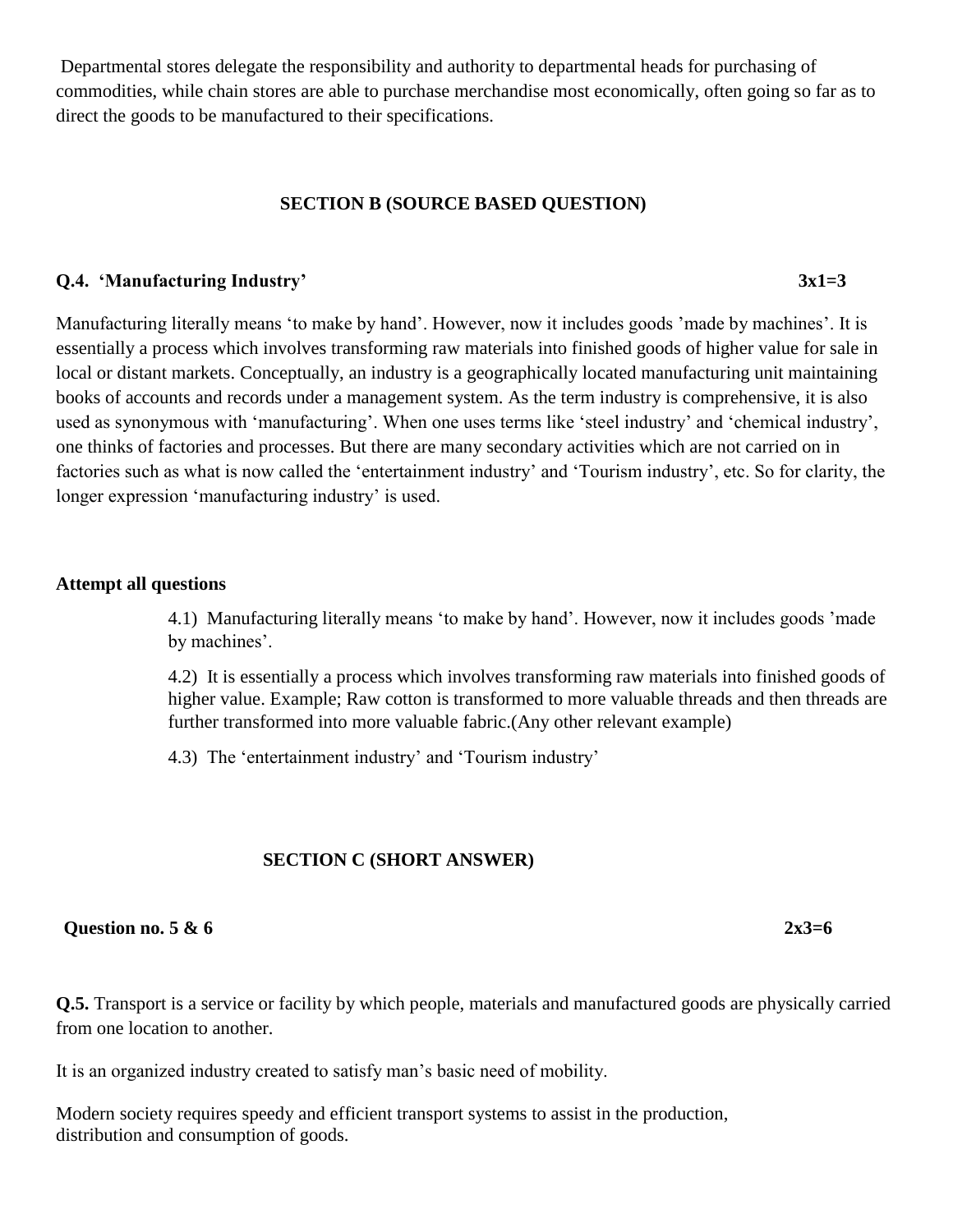At every stage in this complex system, the value of the material is significantly enhanced by transportation.

The opening-up of tourist areas has been aided by improvement in transport facilities. Travel is easier by car, with better road systems.

**Q.6.** Satellites touch human lives in many ways. Every time we use a cell phone to call a friend, send an SMS or watch a popular programme on cable television, we are using satellite communication.

These have rendered the unit cost and time of communication invariant in terms of distance.

Today weather forecasting through television is a boon in saving the loss of life and property.

As billions use the Internet each year, cyberspace will expand the contemporary economic and social space of humans through email, e-commerce, e-learning and e-governance.

The Internet together with fax, television and radio will be accessible to more and more people cutting across place and time.

It is these modern communication systems, more than transportation that has made the concept of global village a reality

OR

India has the 2nd largest road network in the world.

Importance of Roadways in India:

- 1. It provides better connectivity between Rural and Urban areas and hence advancement of Rural India occurs.
- 2. During the transportation of goods from ports to their destination it is very important to have better Road connectivity so that time, fuel and money can be saved and hence ultimate economic development occurs.
- 3. To link every remotest area (J&K, Northeast part, mountainous regions etc) with the mainstream of economy it's very much important to have better connectivity so that overall development of those people can be ensured.
- 4. Even road connectivity is very important in linking Intra-state Urban areas and Inter-states for better transportation of various goods and services and hence for overall development in terms of saving time, money etc and reduction in pollution and CO2 emission level.
- 5. Rural economy would be connected with urban economy.
- 6. Faster accessibility of health, education and other facilities.
- 7. Import and export will improve.
- 8. Internal security will improve. If it is improved in North Eastern states and militancy affected areas.
- 9. Social connectivity will improve.

**(Any three relevant points)**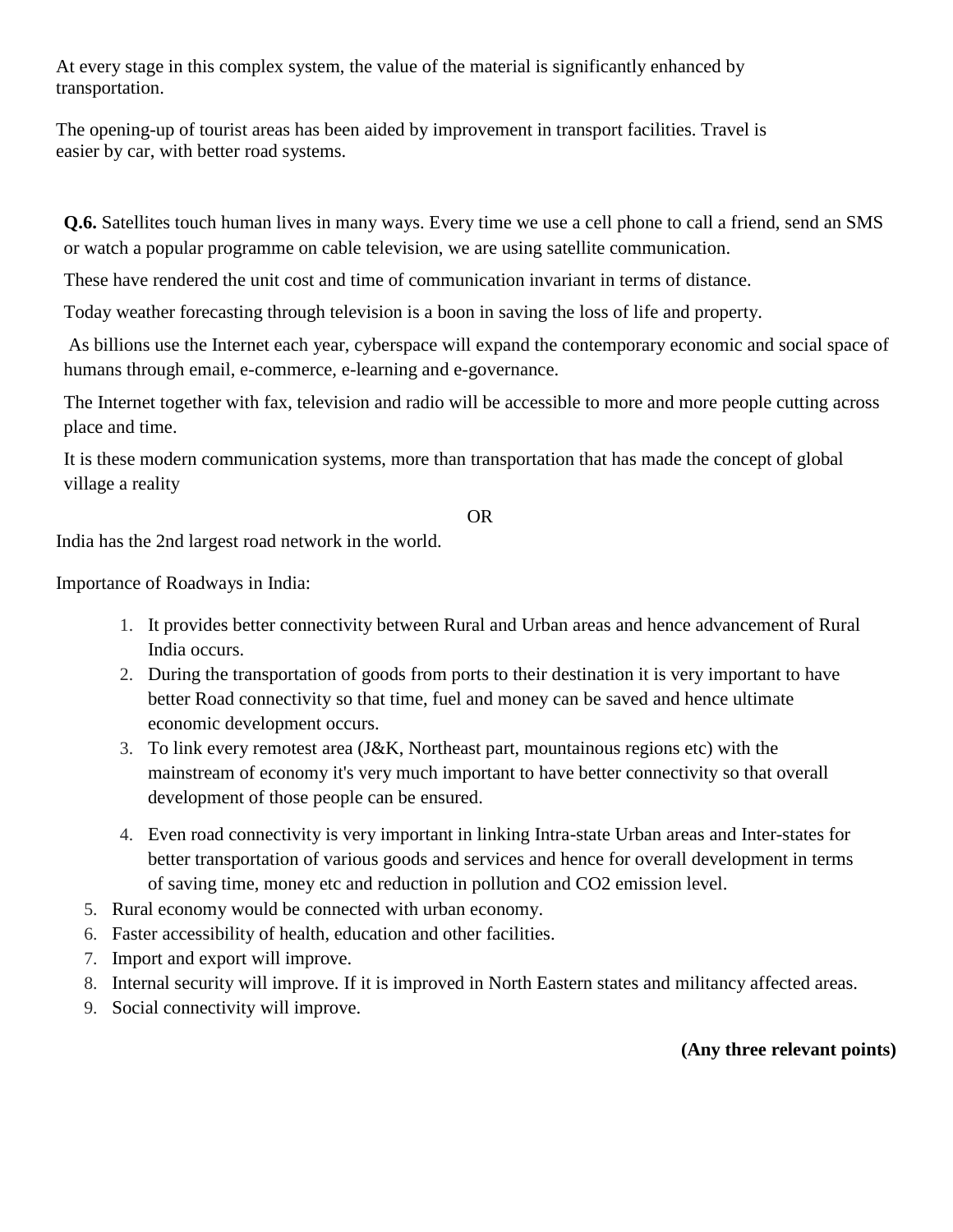# **SECTION D (LONG ANSWER)**

# **Question no. 7 to 9 3x5=15**

**Q.7.** The activities which involve intangible outputs and are relatively attached from material production such as the services of a technician or a teacher are referred to as Tertiary activities.

The activities concerning knowledge such as education, information, research and development and more intellectual activities where the major task is to think, research and develop ideas are quaternary activities.

The rising per capita income in both, developed and developing countries has generated proportionately larger increases in the many kinds of services.

There is also demand for educational services at all levels with the increase in the demand for literacy and computer skills at the workplace.

Demand for non-direct production workers is also increasing proportionally in most manufacturing companies as these companies need more clerical staff, sales people, research and other workers.

Medical services have also increased in Europe, North America and Japan because of an increase in demand for medical care from the elderly population.

The increasing value of time has led to more household functions being accomplished outside of home.

**Q.8.** Plastic is a non-biodegradable substance and its use and production should be minimum. Plastic debris is found absolutely everywhere, from the Arctic to Antarctica. It clogs street drains in our cities; it litters campgrounds and national parks, and is even piling up on Mount Everest. But thanks to runoff, and to our fondness for directly dumping our trash into the nearest river or lake, plastic is growing increasingly common in the world's oceans. When plastics are broken down, this simply means one large piece of plastic is reduced into a bunch of smaller pieces of plastic. These smaller pieces of plastic can be consumed by smaller animals, but are still indigestible. It affects all organisms in the food chain from tiny species like plankton through to whales. Toxins work their way up the food chain when plastic is ingested and can even be present in the fish people eat. From cell phones to bicycle helmets to IV bags, plastic has molded society in ways that make life easier and safer. But the synthetic material also has left harmful imprints on the environment.

- Chemicals added to plastics are absorbed by human bodies. Some of these compounds have been found to alter hormones or have other potential human health effects.
- Plastic debris, laced with chemicals and often ingested by marine animals, can injure or poison wildlife.
- Floating plastic waste, which can survive for thousands of years in water, serves as mini transportation devices for invasive species, disrupting habitats.
- Plastic buried deep in landfills can leach harmful chemicals that spread into groundwater.
- Around 4 percent of world oil production is used as a feedstock to make plastics, and a similar amount is consumed as energy in the process.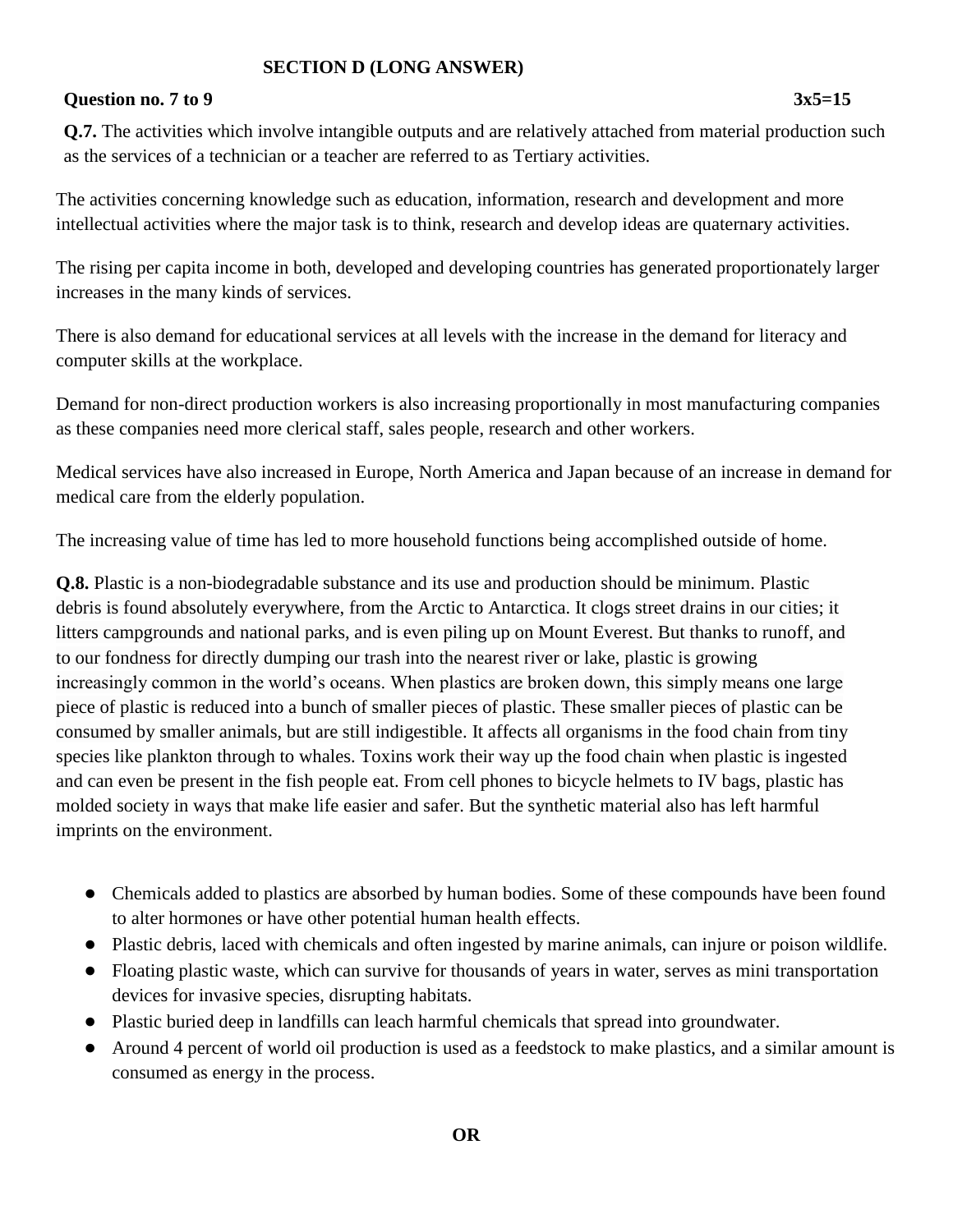The problem of overcrowded, congested and insufficient infrastructure of urban areas results in accumulation of huge urban waste. There are two sources of urban waste. Household or domestic sources and industrial or commercial sources. The mismanagement of urban waste disposal is a serious problem in big cities.

Tons of waste come out daily in metropolitan cities and are burnt. The smoke released from the waste pollutes the air. Lack of sewers or other means to dispose of human excretes safely and the inadequacy of garbage collection sources adds to water pollution.

The concentration of industrial units in and around urban centres gives rise to a series of environmental problems.

Dumping of industrial waste into rivers is the major cause of water pollution. The solid waste generation continues to increase in both absolute and per capita in cities.

This improper disposal of solid waste attracts rodents and flies which spread diseases. The thermal plants release a lot of smoke and ash in the air. For example, a plant producing 500mw electricity releases 2000 tons of ash which is difficult to manage.

**Q.9.** Seven measures proposed to promote sustainable development in the command area are meant to restore ecological balance.

(i) The first requirement is strict implementation of water management policy. The canal project envisages protective irrigation in Stage-I and extensive irrigation of crops and pasture development in Stage-II.

(ii) In general, the cropping pattern shall not include water intensive crops. It shall be adhered to and people shall be encouraged to grow plantation crops such as citrus fruits.

(iii) The CAD programmes such as lining of water courses, land development and leveling and warabandi system (equal distribution of canal water in the command area of outlet) shall be effectively implemented to reduce the conveyance loss of water.

(iv) The areas affected by water logging and soil salinity shall be reclaimed.

(v) The eco-development through afforestation, shelterbelt plantation and pasture development is necessary particularly in the fragile environment of Stage-II.

(vi) The social sustainability in the region can be achieved only if the land allottees having poor economic background are provided adequate financial and institutional support for cultivation of land.

(vii) The economic sustainability in the region cannot be attained only through development of agriculture and animal husbandry. The agricultural and allied activities have to develop along with other sectors of the economy. This shall lead to diversification of economic base and establishment of functional linkages between basic villages, agro-service centers and market centers.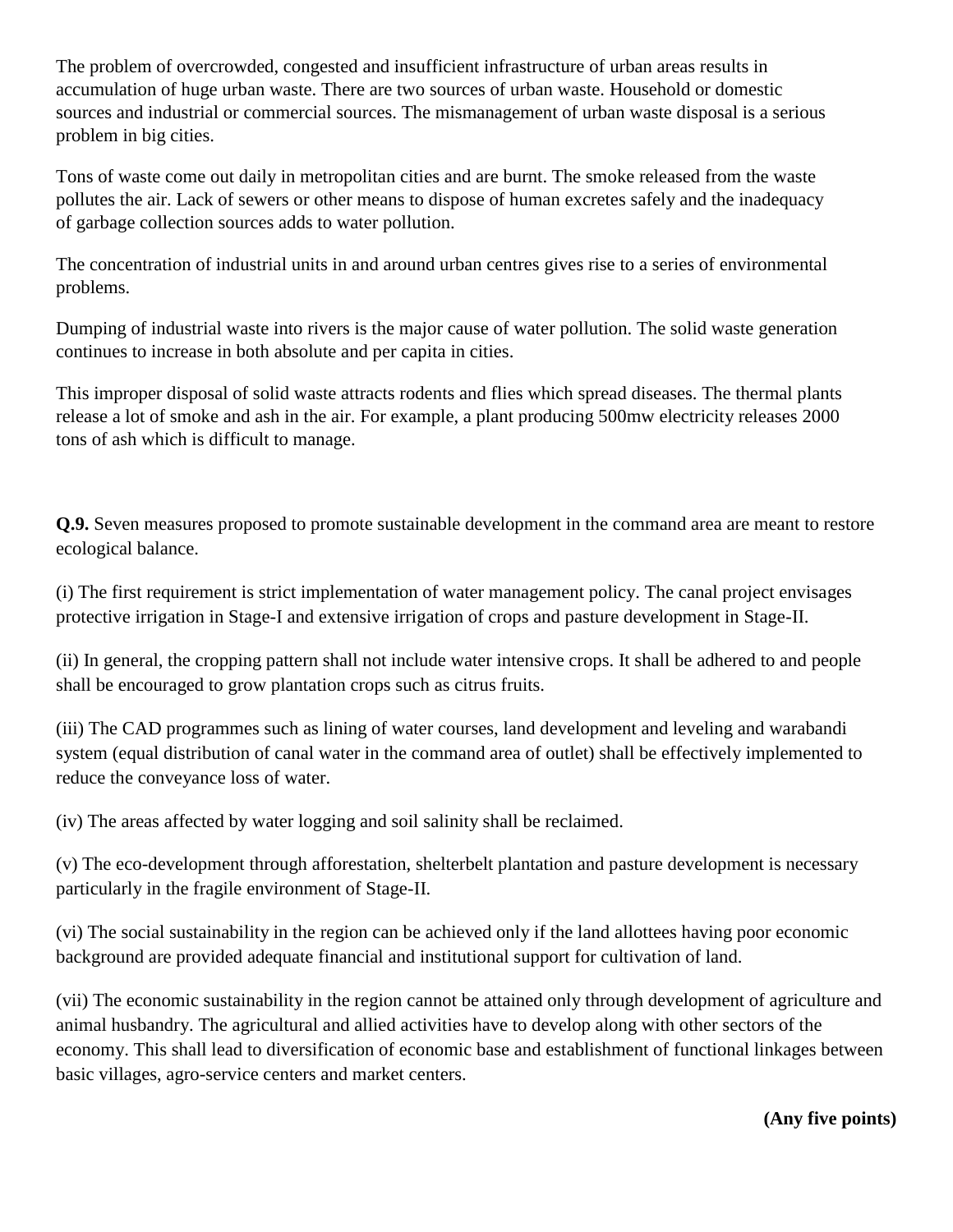### **SECTION E (MAP)**

**Q. 10.** On the outline map of India indicate and mark the following features **(Attempt any 5). 1x5=5**

- a) Iron ore mines located in Southern most part of Chhattisgarh (Bailadila)
- b) Oil Refinery located in Uttar Pradesh.(Mathura)
- c) The largest Lignite coal mines.(Neyveli)
- d) Easternmost terminal of East-West Corridor.(Silchar)
- e) Southern Metropolitan city connected by Golden Quadrilateral. (Chennai)
- f) Oldest Copper mines of Rajasthan (Khetri)

### For visually impaired students in lieu of Question no. 10(Attempt any 5). 1x5=5

- a) Name an important Iron Ore mine of Chhattisgarh. ( Bailadila)
- b) An important Oil Refinery located in Uttar Pradesh (Mathura)
- c) Where is the largest Lignite coal mine, located in India and what is the name of that mine? (Tamil Nadu, Neyveli)
- d) Write down the name of the Easternmost terminal of the East-West Corridor. ( Silchar)
- e) Which is the Southernmost Metropolitan city connected by the Golden Quadrilateral? (Chennai)
- f) What is the name of the Oldest Copper mines of Rajasthan? (Khetri)